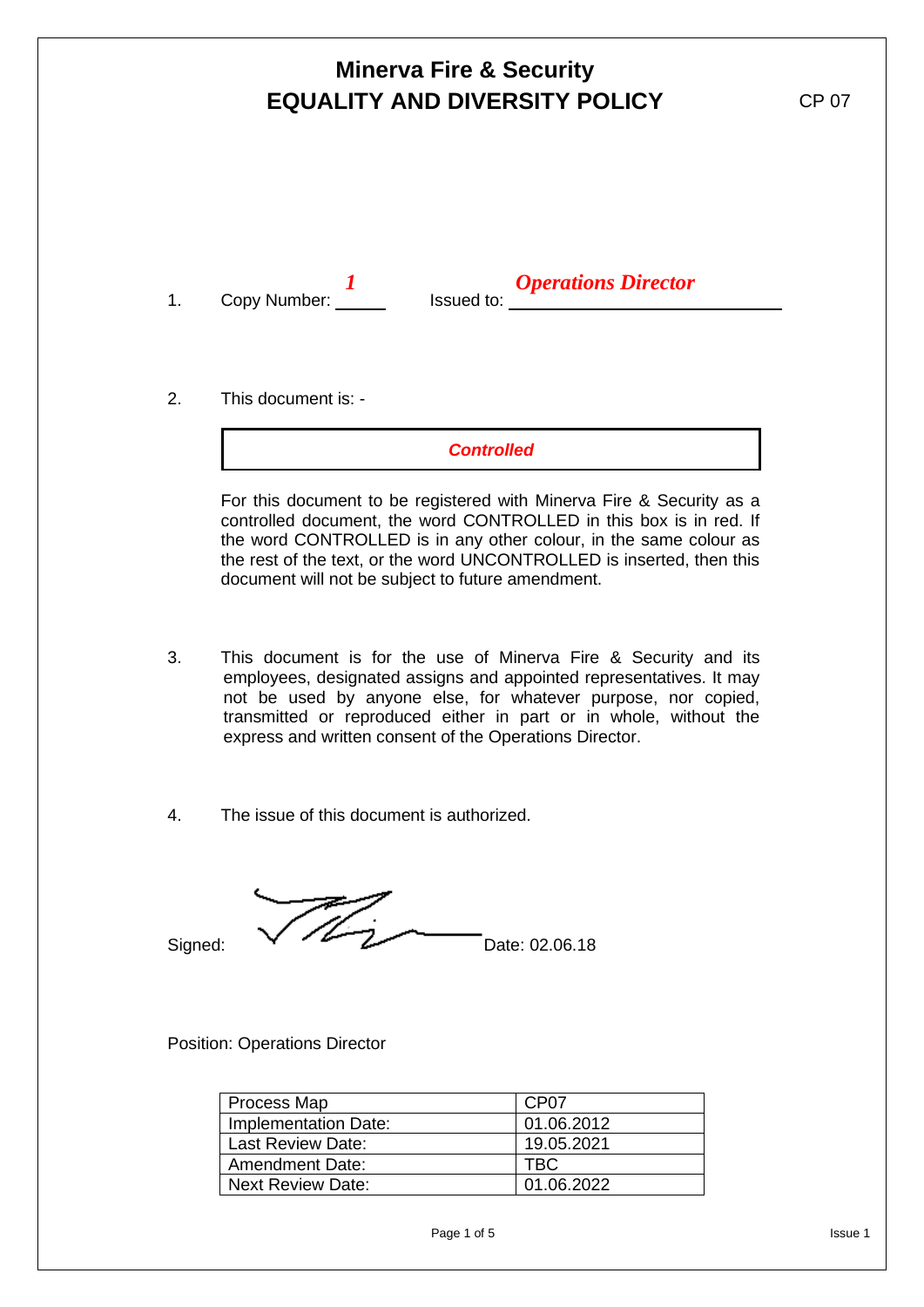### **1.0 Policy Statement**

- 1.1 The policy introduces the key principles in relation to providing equality in employment practices and service provision and respecting diversity among staff, suppliers and customers.
- 1.2 Minerva is committed to achieving a working environment which provides equality of opportunity and freedom from unlawful discrimination on the grounds of race, colour, nationality, ethnic origin, gender, marital status, disability, religious beliefs, age or sexual orientation.
- 1.3 All staffs have the right to be treated in a fair, reasonable and consistent way with dignity and respect and without fear of discrimination, harassment or victimisation.
- 1.4 Minerva will also uphold the sixteen rights in the Human Right Act of all customers, staff and anyone in a relationship to the company, These includes the right to a fair trial, respect for private and family life, and the freedom of thought, conscience and religion.
- 1.5 Minerva is committed to developing staff awareness on Equality & Diversity issues as part of induction and core training module.

## **2.0 Scope**

2.1 This policy should be read and observed by all directly employed staff and sub-contracted supplier of services appointed by Minerva.

#### **3.0 Aims and Objectives**

- 3.1 This Policy aims to remove unfair and discriminatory practices within Minerva and to encourage full contribution from its diverse community. Minerva is committed to actively opposing all forms of discrimination.
- 3.2 Minerva also aims to provide a service that does not discriminate against its clients and customers in the means by which they can access the services and goods supplied. Minerva believes that all employees and clients are entitled to be treated with respect and dignity.
- 3.3 To ensure that recruitment, promotion, training, development, assessment, redundancy and service provision are determined on the basis of capability, qualifications, experience, skills and productivity.

#### 4.0 **Relevant Legislation**

- 4.1 The main pieces of legislation influencing this policy are:
	- The Equal Pay Act (as amended) 1970
	- The Sex Discrimination Act (as amended) 1975
	- The Human Rights Act 1998
	- Employment Equality (Religion of Belief)) Regulation 2003
	- Employment Equality (Sexual Orientation) Regulation 2003
	- The Gender Recognition Act 2004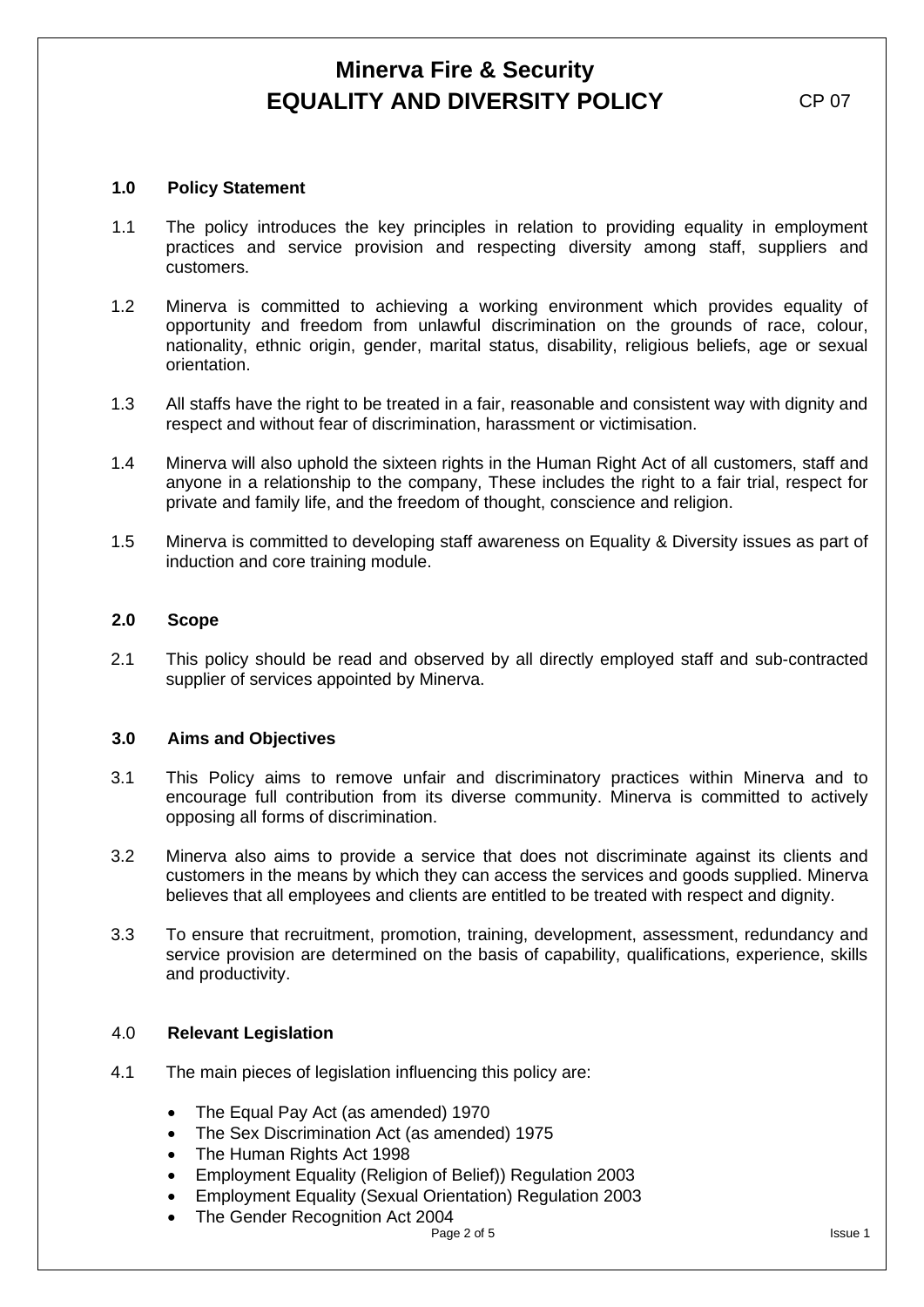• The Civil Partnership Act 2004

- The Disability Discrimination Act 1995 and 2005
- The Race Relations Act 1976 (as amended by the Race Relations (Amendment) Act 2000
- Employment Equality (Age) Regulation October 2006
- The Equality Act 2006
- 5.0 Further guidance on Equality and Diversity issues are available from:
	- The Department of Trade and Industry
	- The Equal Opportunities Commission
	- The Commission for Racial Equality
	- The Disabilities Right Commission

### **6.0 Definitions & Types of Discrimination**

- 6.1 Definition of Discrimination
- 6.1.1 Discrimination is unequal or differential treatment which leads to one person being treated more or less favourably than others are, or would be, treated in the same or similar circumstances on the grounds of race, colour, nationality, ethnic origin, gender, marital status, disability, religion, age, sexual orientation. Discrimination may be direct or indirect.
- 6.2 Types of Discrimination
- 6.2.1 Direct Discrimination This occurs when a person or a policy intentionally treats a person less favourably than another on the grounds of colour, nationality, ethnic origin, gender, marital status, disability, religion, age, or sexual orientation.
- 6.2.2 Indirect Discrimination This is the application of a policy, criterion or practice to a person which the employer would apply to others but which is such that:
	- It is it detrimental to a considerably larger proportion of people from the group that the person the employer is applying it to represents;
	- The employer cannot justify the need for the application of the policy on a neutral basis; and
	- The person to whom the employer is applying it suffers detriment from the application of the policy.

Example: A requirement that all employees must be 6ft tall would indirectly discriminate against employees with an oriental ethnic origin, as they are less likely to be able to fulfil this requirement if that requirement is not justified by the position.

### **7.0 Unlawful Reasons for Discrimination**

7.1 Gender and Marital Status - It is not permissible to treat a person less favourably on the grounds of their gender or the fact they are married. This applies to both men and women. Sexual harassment of men and women can be found to constitute sex discrimination. For example, asking a woman during an interview if she is planning to have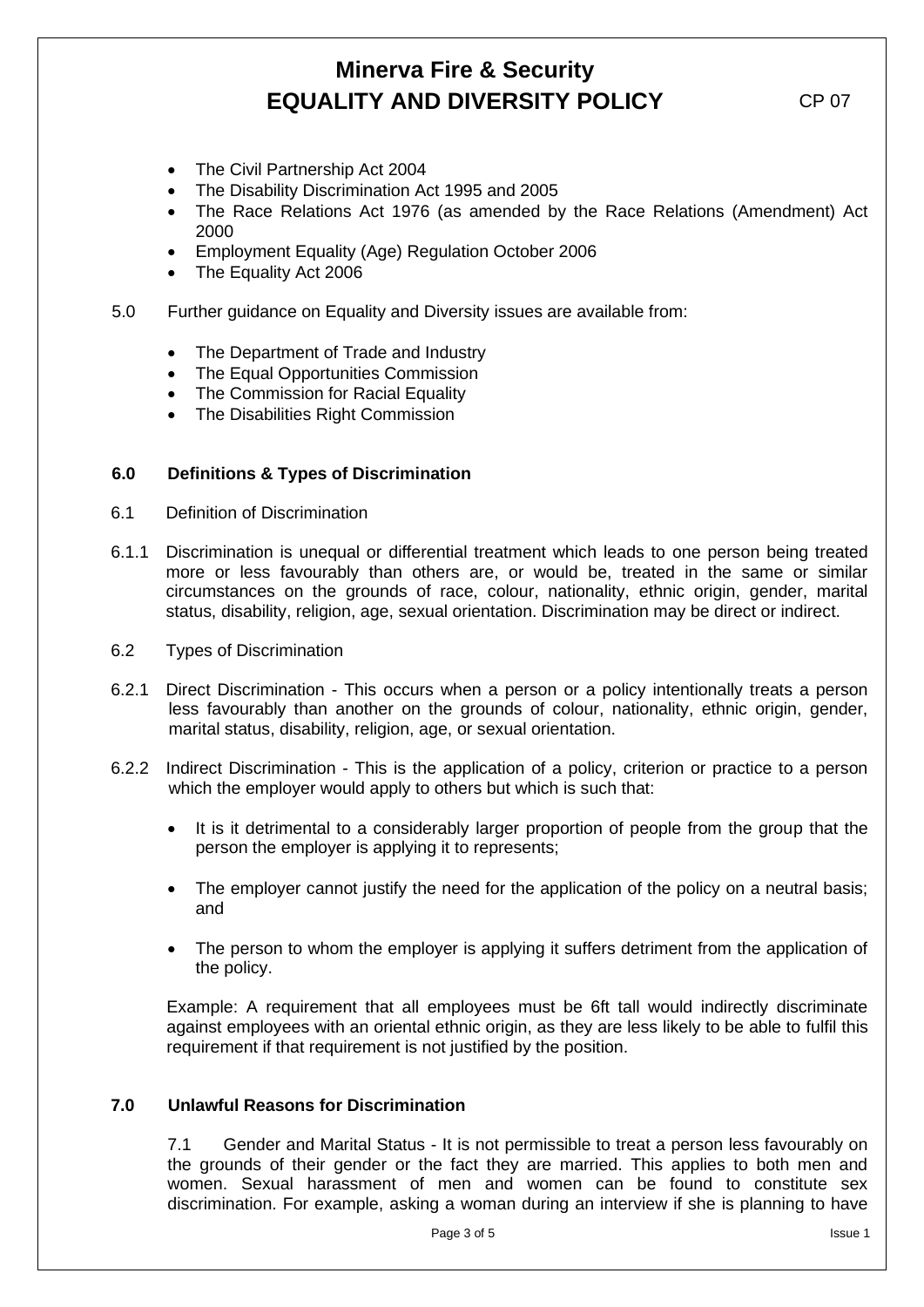any (more) children constitutes discrimination on the ground of gender.

- 7.2 Age It is not permissible to treat a person less favourably because of their age. This applies to people of all ages. This does not currently apply to the calculation of redundancy payments.
- 7.3 Disability It is not permissible to treat a disabled person less favourably than a non-disabled person. Reasonable adjustments must be made to give the disabled person as much access to the service and ability to be employed, trained, or promoted as a non-disabled person.
- 7.4 Race, Colour, Nationality and Ethnic Origin It is not permissible to treat a person less favourably because of their race, the colour of their skin, their nationality or their ethnic origin.
- 7.5 Sexual Orientation It is not permissible to treat a person less favourably because of their sexual orientation. For example, an employer cannot refuse to employ a person because s/he is homosexual, or transsexual.
- 7.6 Religion or Belief It is not permissible to treat a person less favourably because of their religious beliefs or their religion.
- 7.7 Reasonable Adjustments Minerva has a duty to make reasonable adjustments to facilitate the employment of a disabled person. These may include:
	- Making adjustments to premises;
	- Re-allocating some or all of a disabled employee's duties;
	- Transferring a disabled employee to a role better suited to their disability;
	- Relocating a disabled employee to a more suitable office;
	- Giving a disabled employee time off work for medical treatment or rehabilitation;
	- Providing training or mentoring for a disabled employee;
	- Supplying or modifying equipment, instruction and training manuals for disabled employees; or
	- Any other adjustments that Minerva considers reasonable and necessary provided such adjustments are within the financial means.
	- If an employee has a disability and feels that any such adjustments could be made by Minerva, they should contact the Operations Director.

#### **8.0 The Extent of the Policy**

8.1 Minerva seeks to apply this Policy in the recruitment, selection, training, appraisal, development and promotion of all employees. Minerva will ensure that all sub-contractors and agents act in accordance with this Policy. Minerva will accept no liability for the actions of sub-contractors and agents. Minerva will offer goods and services in a fashion that